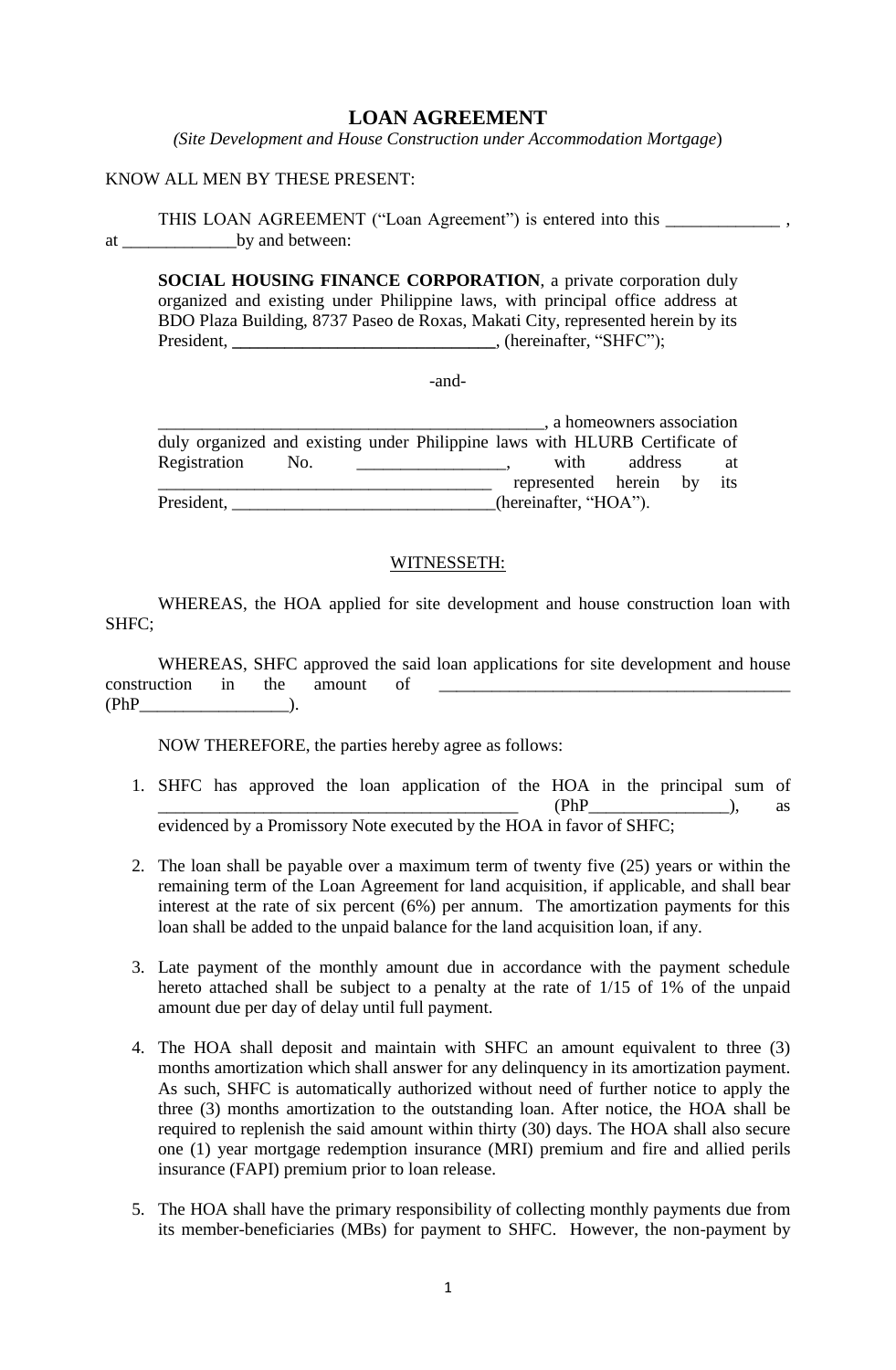the MB of the periodic monthly payment due does not in any way release the HOA from the liability to pay the loan granted herein.

- 6. The property identified in the Real Estate Mortgage (REM) dated previously executed by the parties shall also stand as collateral for this loan.
- 7. The occurrence of any of the following shall constitute an event of default:
	- a) Failure of the HOA to pay the equivalent of at least three (3) consecutive monthly payments of the loan without need of further demand;
	- b) Any willful or intentional misrepresentation or fraud committed by the HOA in securing the loan;
	- c) Any untrue or incorrect representation, statement or warranty on any material fact or information made by the HOA in this Agreement, or any other document submitted to SHFC;
	- d) Any unjustified refusal of the HOA to declare in default delinquent MBs and substitute them;
	- e) The Mortgage cannot be registered with the Registry of Deeds or said security has become subordinated to the claim of any person or entity, whether public or private;
	- f) Violation by the HOA of SHFC policies, rules, regulations and guidelines;
	- g) The Mortgage shall, for any cause, ceases to be in full force and effect or it is otherwise impaired and the required collateral value has been reduced;
	- h) The HOA shall become insolvent or unable to pay its debt as they mature, or take advantage of insolvency, moratorium or other laws for the relief of the debtor, whether filed voluntarily or involuntarily, or any judgment or order is entered by a court of competent jurisdictions for the appointment of a receiver, trust, or the like to take charge of all or substantially all of the assets of the HOA;
	- i) There shall have occurred a material change in the financial conditions of the HOA which, in the reasonable opinion of the SHFC or its assignee, the HOA will be unable to perform its obligation under this Assignment;
	- j) The HOA subdivides, leases, sells, transfers, assigns, tolerates possession thereof or otherwise disposes of the mortgaged property to other persons other than the named MB, without prior written consent of SHFC or its assignee/transferee, or commit any act which may impair directly or indirectly the value of the mortgaged property;
	- k) Use of property for purposes other than residential or use thereof for unlawful or illegal purposes;
	- l) Violation of the terms of the Collection Agreement;
	- m) Non-commencement of the site development and house construction within the time specified in the Notice of Approval;
	- n) Non-submission of the performance bond; or
	- o) Non-completion of the Project within the one (1) year period.
- 8. Effects of Default. Upon occurrence of default, SHFC may: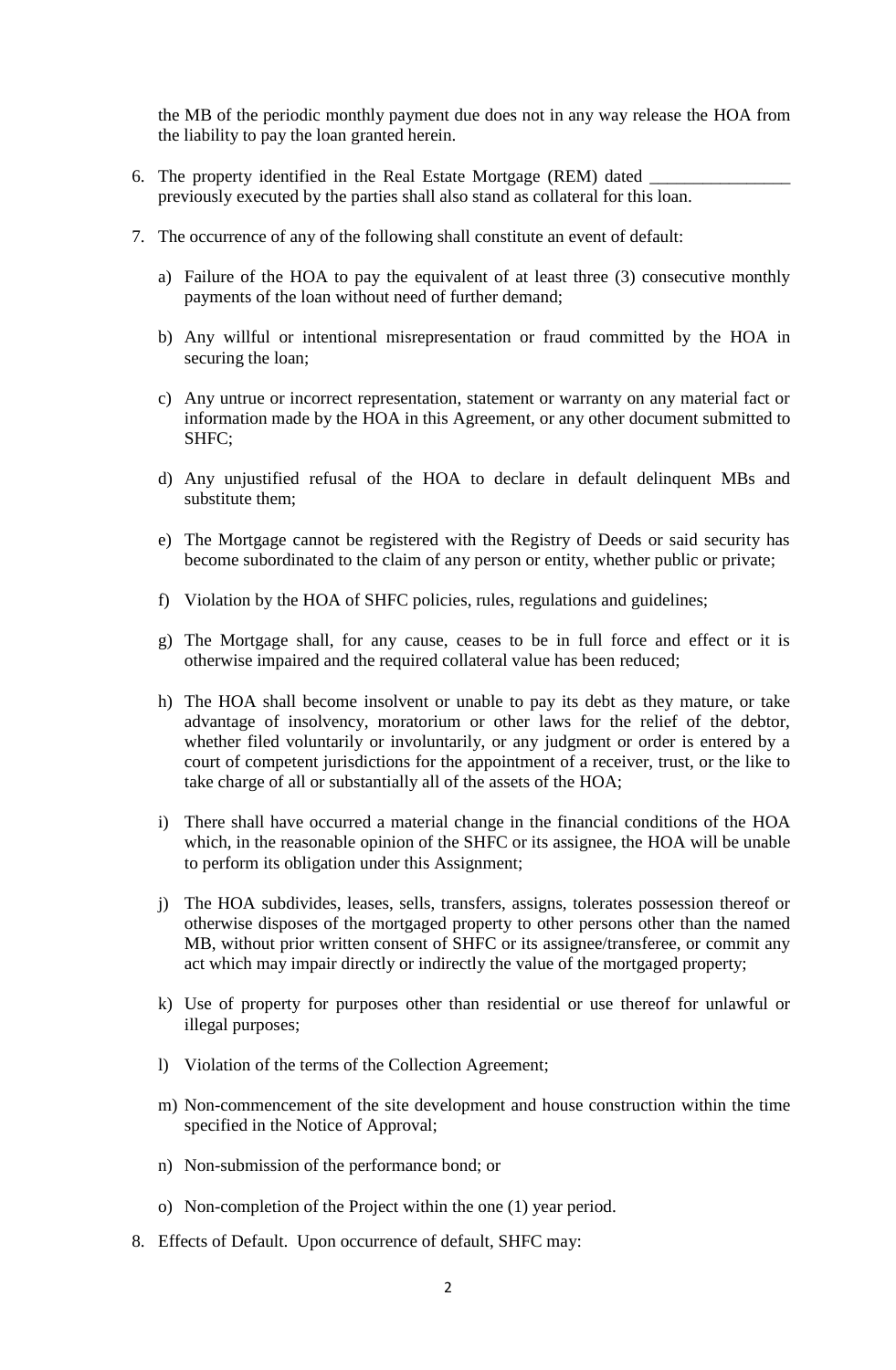- a) Declare the outstanding loan, together, with the accrued interest and penalties, immediately due and demandable;
- b) Foreclose the mortgage securing the loan;
- c) Institute collection case against the HOA;
- d) Declare the HOA in default and substitute delinquent MBs mentioned in Section 7 (d);
- e) Terminate the loan agreement; and
- f) Avail of any other remedies provided for by law and this agreement.
- 9. It is understood that the above remedies are alternative and in the event that the SHFC or its assignee/transferee has to initiate any action or proceeding the latter shall be entitled to collect litigation costs and expenses, including but not limited to attorney's fees equivalent to at least twenty five percent (25%) of the total amount due;

Any Court action arising from this note shall be filed exclusively in the appropriate courts in Makati City.

- 10. The HOA shall ensure completion of the site development and house construction within one (1) year from release of the loan.
- 11. HOA shall ensure that the corresponding Detailed Architecture and Engineering Plans, Technical Specifications, Program of Works and other documents for site development and house construction are in accordance with applicable laws, rules and regulations.
- 12. SHFC reserves the right to review the capacities and credentials of the contractor/developer to whom the HOA awards the Project. A performance bond in the form of surety bond in the amount of fifteen percent (15%) of the Contract Price shall be submitted by the HOA to SHFC.
- 13. SHFC shall retain ten percent (10%) of the Contract Price as retention fee and to be released to the developer/contractor after a period of six (6) months from issuance of Certificate of Completion and Acceptance by the HOA has been received and after the conduct of validation and review by SHFC.
- 14. HOA shall ensure that all necessary permits such as but not limited to Development Permit were secured from the proper authorities and the Development Agreement were made and executed between the HOA and the DEVELOPER/CONTRACTOR.

#### 15. LOAN RELEASE

15.1 Upon review / validation of developer's / contractor's credentials, submission of requirements, the HOA can request for the initial release of the loan equivalent to ten percent (10%) of the loan for site development and house construction. The HOA shall execute a Deed of Assignment of loan proceeds in favor of the developer/contractor and submit the same to SHFC prior to the release of the site development and house construction loan.

15.2 Release of the loan shall be made in progress billing and in accordance with the approved work schedule. Releases shall be made up to a maximum of five (5) tranches.

16. The loan shall be evidenced by a Promissory Note executed by the HOA.

17. RESTRICTIONS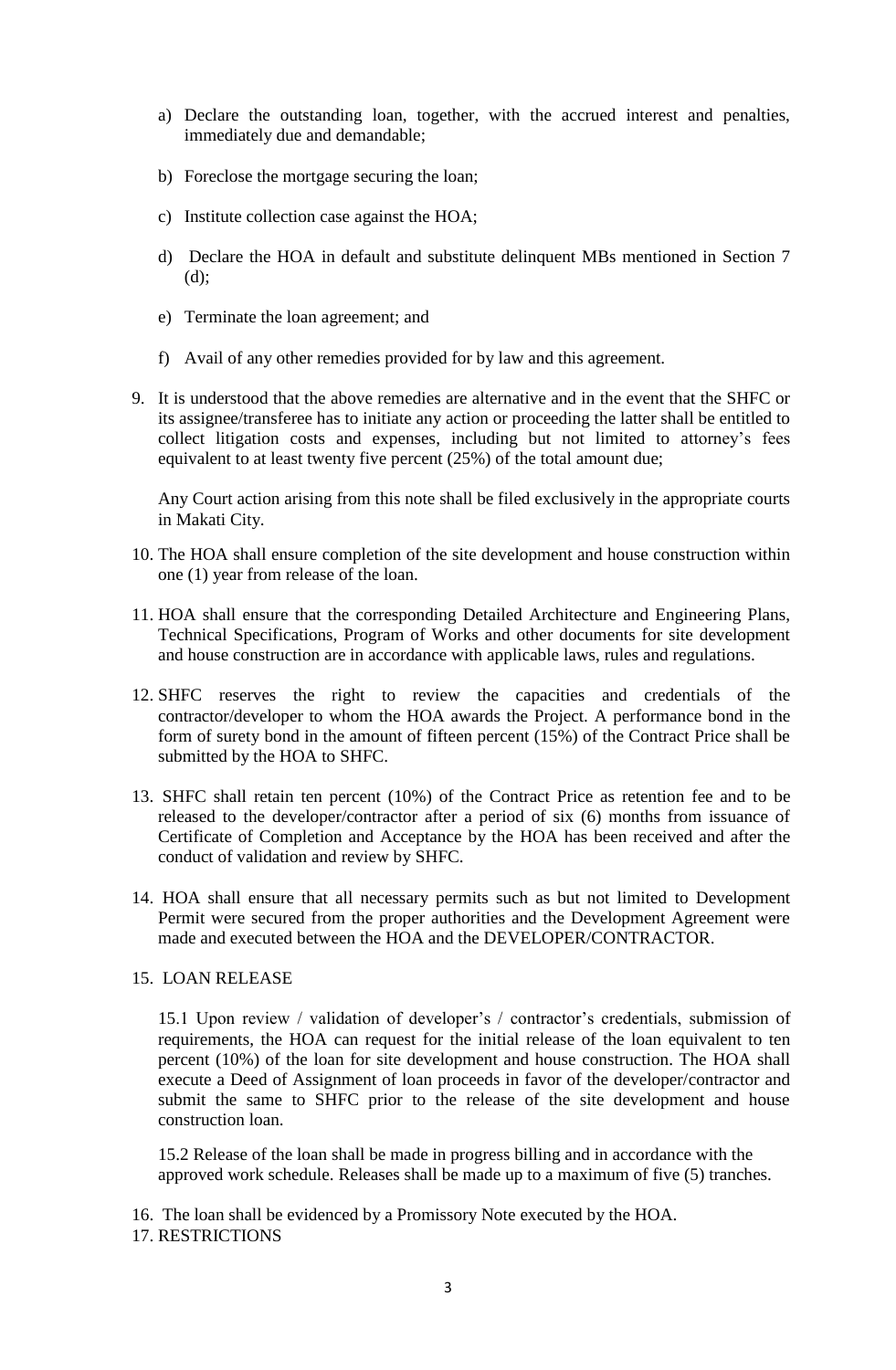17.1. The HOA shall not sell, dispose, mortgage, encumber, or use as collateral for their economic venture the PROJECT SITE or any portion thereof during the lifetime of the Agreement;

17.2. The HOA shall not enter into any other agreement (except for obtaining loan from SHFC) without the consent of SHFC;

17.3. The HOA shall immediately inform SHFC of any action by third parties that may prejudice the rights of SHFC;

17.4. The HOA may provide, introduce and/or maintain proper infrastructures, perimeter fences, facilities and improvements, electricity, and water facilities that shall make the PROJECT SITE sustainable and viable for use;

17.5. The HOA shall be responsible for maintaining the cleanliness and peace and order in the area in the PROJECT SITE;

- 18. If any or more provisions contained in this Loan Agreement shall be invalid, illegal or unenforceable in any respect, the validity, legality and enforceability of the remaining provisions contained herein shall not in any way be affected or impaired.
- 19. The implementing guidelines of SHFC and Community Mortgage Program (CMP), including any and all amendatory and supplementary circulars thereto, are deemed incorporated herein by reference and made an integral part hereof.

IN WITNESS WHEREOF, the parties hereto have caused this Loan Agreement to be duly executed and delivered as of the date as above stated.

#### **SOCIAL HOUSING FINANCE CORPORATION \_\_\_\_\_\_\_\_\_\_\_\_\_\_\_\_\_\_\_\_\_\_\_\_\_\_\_\_\_**

 **HOA** 

By: By:

Government ID No. \_\_\_\_\_\_\_\_\_\_\_\_ Government ID No. \_\_\_\_\_\_\_\_\_\_\_\_\_

*President President*

Signed in the presence of:

\_\_\_\_\_\_\_\_\_\_\_\_\_\_\_\_\_\_\_\_\_\_\_\_ \_\_\_\_\_\_\_\_\_\_\_\_\_\_\_\_\_\_\_\_\_\_\_\_

**\_\_\_\_\_\_\_\_\_\_\_\_\_\_\_\_\_\_\_\_\_\_\_\_\_\_\_\_\_ \_\_\_\_\_\_\_\_\_\_\_\_\_\_\_\_\_\_\_\_\_\_\_\_\_\_\_\_\_** 

# **ACKNOWLEDGEMENT**

REPUBLIC OF THE PHILIPPINES ) MAKATI CITY ) S.S

> BEFORE ME, a Notary Public for and in the above jurisdiction this day of \_\_\_\_\_\_\_\_\_\_\_\_\_\_\_\_ personally appeared: